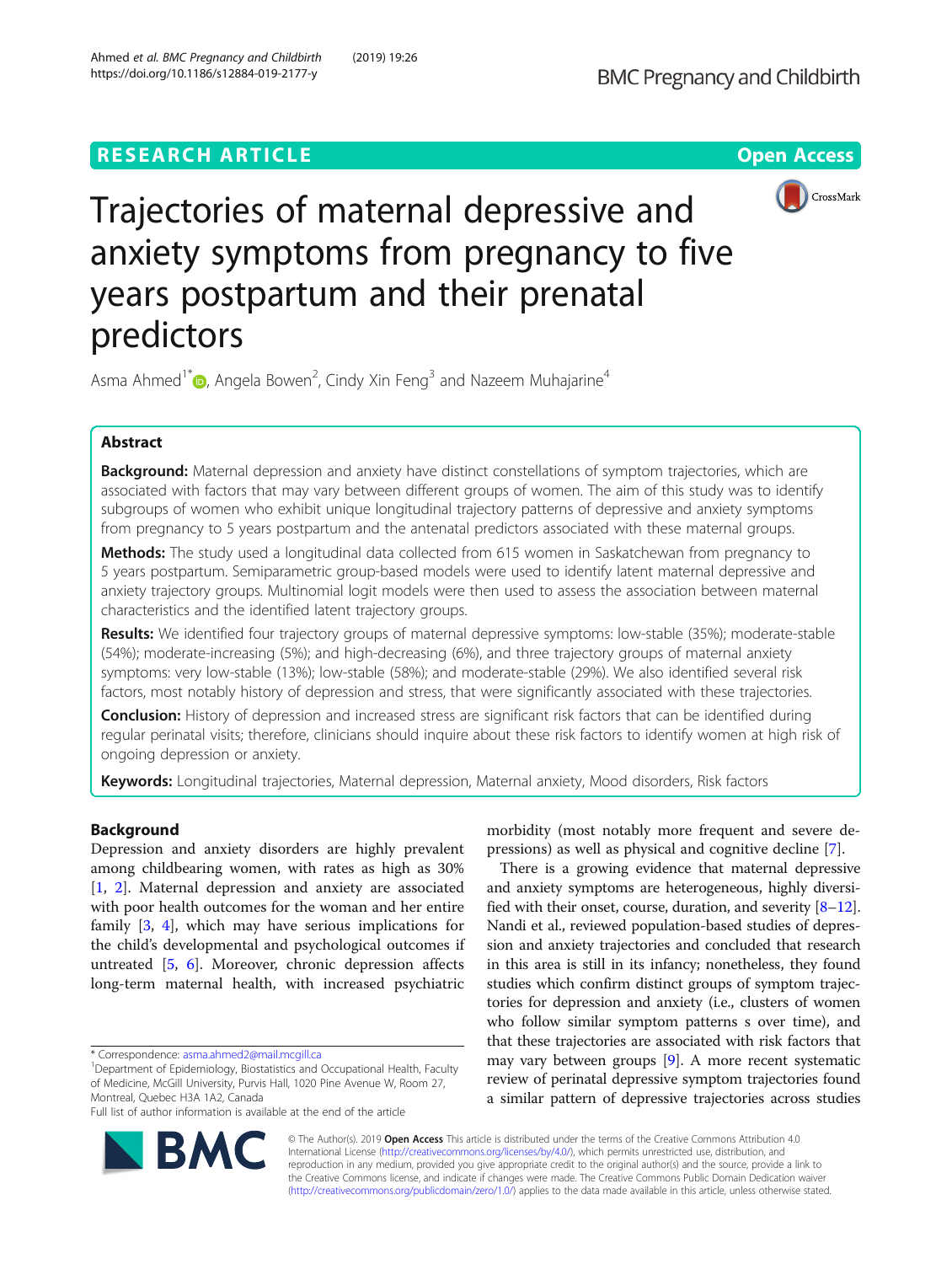and emphasized the need for further research within different settings [[13\]](#page-8-0).

Different methods have been used to model the developmental trajectories of maternal mental health symptoms over time. Both longitudinal mixed-effects and latent growth curve models model individual variabilities of these symptoms over time using a single growth curve, assuming that all individuals belong to the same underlying population [\[13\]](#page-8-0). Hence, these models may oversimplify the underlying complexity and heterogeneity of symptoms [[13](#page-8-0)]. Alternatively, group-based trajectory modeling can be used to identify clusters of individuals who follow a similar evolution of behaviour [\[14\]](#page-8-0). This method is particularly important in the case of maternal depression and anxiety, as it allows for capturing the diversity of these symptoms in terms of onset, course, timing, and severity [[15](#page-8-0)]. Furthermore, these models do not require prior information on the number and shape of groups, and they allow the magnitude and direction of change of depressive or anxiety symptoms to vary between different trajectories [\[14\]](#page-8-0).

Previous research on the trajectories of maternal depression has examined the period between late pregnancy up to 1 to 2 years postpartum  $[16–18]$  $[16–18]$  $[16–18]$  $[16–18]$  $[16–18]$ . Very few studies have examined maternal anxiety trajectories with most up to 1–2 years postpartum, with mixed results [[16](#page-8-0), [17](#page-8-0), [19](#page-9-0)]. These studies provide evidence for longitudinal trajectories of maternal depression and anxiety; but, findings vary with the study population, location, and start and length of follow-up. Moreover, whereas the predictors for maternal depression and anxiety are well documented, there remains a paucity of research that links longitudinal trajectories of maternal depression and anxiety to their risk factors. This is particularly important as some risk factors may be associated with certain subgroups of women with maternal depression or anxiety, which would allow for targeted interventions. Early intervention directed towards at high risk women has been shown to reduce the risk of developing major depression [[20\]](#page-9-0). Thus, it is essential to explore the trajectories of maternal depressive and anxiety symptoms beyond the perinatal period not only to recognize which women target by early mental health interventions but also to identify modifiable risk factors.

This study sought to identify maternal depressive and anxiety symptoms' trajectory groups and their antenatal predictors and answer the following questions: 1. What are the distinct trajectory patterns for maternal depressive symptoms from pregnancy to 5 years postpartum, and what are the antenatal predictors associated with these trajectory groups? and 2. What are the distinct trajectory patterns for maternal anxiety symptoms from pregnancy to 5 years postpartum, and what are the antenatal predictors associated with these trajectory groups?

## **Methods**

## Sample

This study uses data from the Feelings in Pregnancy and Motherhood Study and follow up study of child and maternal outcomes (FIP), a longitudinal epidemiological study of maternal depression and associated factors [\[21](#page-9-0), [22\]](#page-9-0). In brief, in 646 women recruited from the community. Women were eligible to participate in the study if they were: 1. within the first 20 weeks of pregnancy, 2. able to speak English, and 3. residing in one of two regional health authorities in Saskatchewan (Saskatoon Health Region and Five Hills Health Region). Data was collected via face-to-face individual interviews by trained research assistants five times; early pregnancy (17.4 +/− 4.9 weeks gestation) and late pregnancy (30.6 +/− 2.7 weeks gestation), once in early postpartum (4.2 +/− 2.1 weeks), and again at 36 and 60 months postpartum. A detailed description of the FIP study is published elsewhere [\[21](#page-9-0), [22](#page-9-0)].

Missing data was managed using the PROC TRAJ maximum likelihood estimation to estimate model parameters when there are at least two observations per individual  $[8, 23]$  $[8, 23]$  $[8, 23]$  $[8, 23]$ . Nagin indicates that it is reasonable to exclude cases with very incomplete assessment histories [[14\]](#page-8-0), which was also done by other researchers who used the same methodology [\[8](#page-8-0)]. For this study, we excluded cases with more than three missing values, and thus our sample included 615 participants at time 1 (early pregnancy), 601 women at time 2 (late pregnancy), 592 women at time 3 (early postpartum), 337 women at time 4 (36 months postpartum), and 308 women at time 5 (60 months postpartum). Written consent was informed and ethical approval was received from the Office of Research Ethics at the University of Saskatchewan.

## Measures

#### Antenatal predictors

Selection of antenatal predictors was based on those reported in the literature, such as age, marital status, ethnicity, education, employment, income, parity, whether the pregnancy was planned or not, level of satisfaction with their relationship with the partner, if they have one, any history of depression, as well as behavioural factors (smoking, alcohol, recreational drug use, and exercise level). Social support was measured by asking participants about people who provide them with emotional support. Responses were summed into a summary variable that indicates the level of social support as low-level (0–1 support) and high-level of support (two or more supports). Women were asked to indicate sources of stress from a list of stressors, their responses were combined into one summary variable that was dichotomized as low stress level (0–2 stressors) or high stress level (more than two stressors).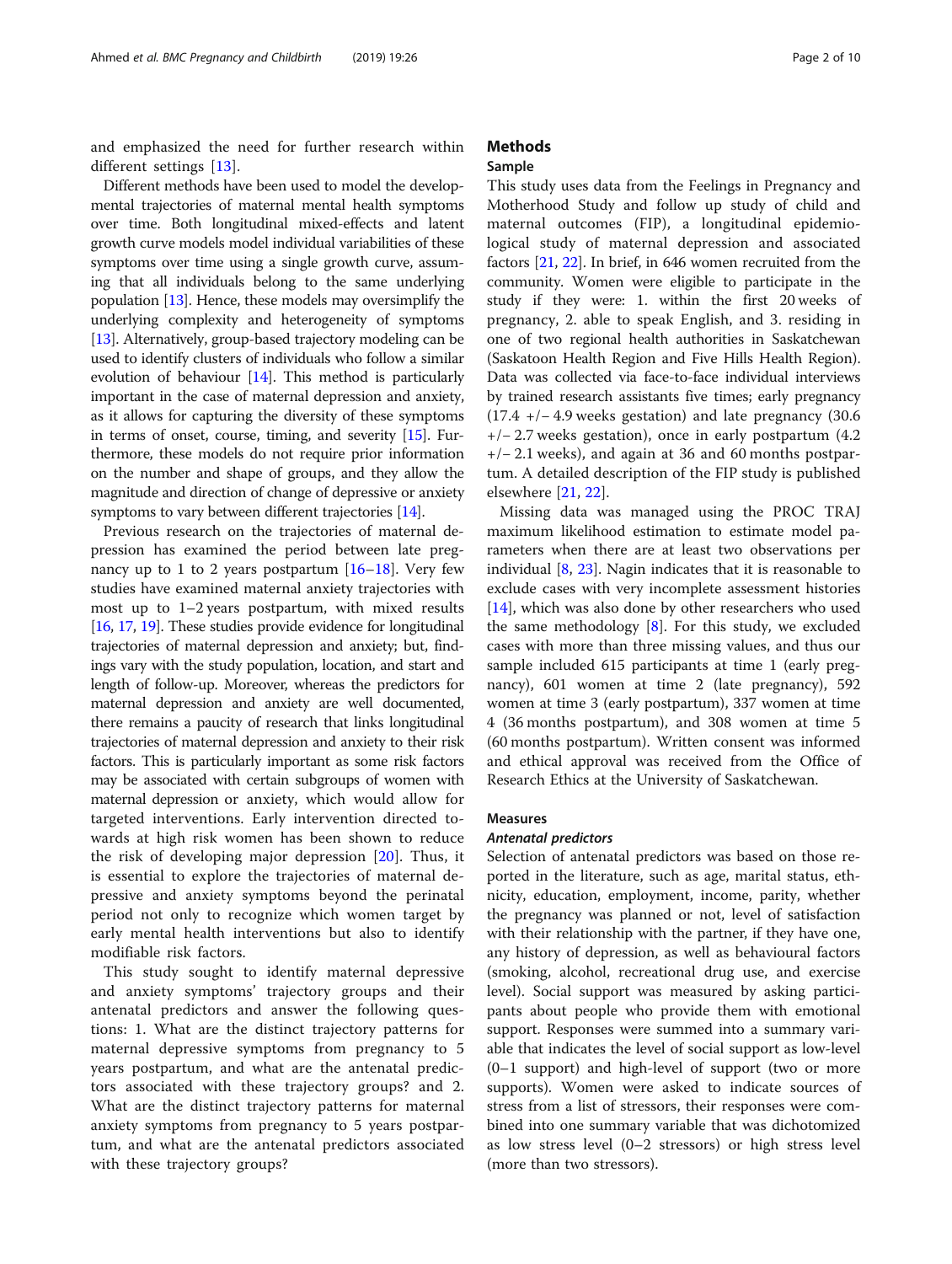## Outcome variables

Perinatal depressive symptoms The Edinburgh Postnatal Depression Scale (EPDS) was used to assess women for depressive symptoms [\[24](#page-9-0)]. The EPDS is one of the most commonly validated screening tools for detection of perinatal depression with sensitivity of 59–100%, specificity of 49–100%, and good internal consistency (Cronbach's Alpha> 0.80) [\[25,](#page-9-0) [26\]](#page-9-0). It is a 10-item self-rated questionnaire, and responses are reported on a Likert scale from zero to three with a maximum score of 30.

Perinatal anxiety symptoms The three-item anxiety subscale (EDPS-A) was used to screen for anxiety symptoms [[27\]](#page-9-0). Bowen and colleagues have confirmed an EPDS anxiety subscale (Items 3–5) during pregnancy (Cronbach's alpha coefficient =  $0.71$ ) [[28](#page-9-0)], while Ross et al., confirmed the same factors in postpartum women [[29\]](#page-9-0). Responses are reported on a Likert scale from zero to three with a maximum score of nine [[30\]](#page-9-0).

## Data analysis

The semiparametric, group-based approach for modeling developmental trajectories [[14](#page-8-0)] was used to identify trajectories of maternal depressive symptoms based on their total EPDS scores and anxiety symptoms based on their EPDS-A scores from early pregnancy to 5 years postpartum. The PROC TRAJ procedure in SAS was used to estimate group-based trajectories models [[31](#page-9-0), [32\]](#page-9-0). In our study, we chose to use the censored normal distribution (CNORM) distribution as depression and anxiety scores tend to cluster at their respective minimum values depicted as a right-skewed distribution.

A two-stage model selection strategy was used to find the optimum number of groups and shape of trajectories that best fit the data  $[14]$  $[14]$ . In the first stage, we started to test models that consisted of two-six groups with cubic degree polynomial, guided by previous literature [\[8](#page-8-0), [10](#page-8-0), [16,](#page-8-0) [33\]](#page-9-0). Once the number of groups was identified based on a series of model selection criteria, i.e., Bayesian Information Criterion (BIC), Bayes factor, and the probability of being the correct model, a backward elimination method was used to select the order of trajectories. Non-significant cubic, quadratic, and linear terms were removed consecutively until all terms in the model were significant. Theoretical considerations such as the expected number and shape of trajectories, as well as the interpretability of these trajectories, were also considered [[8\]](#page-8-0). To check whether the model fits the data well, several model diagnostic methods were used, including the average posterior probability of assignment, the odds of correct classification, the estimated group probability versus proportion of sample assigned to the group, and the confidence intervals for group membership probability.

Due to significant attrition, especially at the 36th and 60th months postpartum, we included the dropout statement extension in the PROC TRAJ SAS procedure to account for missing data [\[23\]](#page-9-0). We then compared models with and without the dropout statement to check the magnitude of change in the trajectory shape parameter estimates, as well as group membership probabilities.

Multinomial regression models were then used to assess the effects of various maternal characteristics at baseline on the probability of belonging to a specific trajectory group compared to a reference group [[14,](#page-8-0) [34\]](#page-9-0). All analyses were performed using SAS software version 9.4.

## Results

Over 50% of participants were primiparous, and most were Caucasian women living in a stable relationship with a moderately high socioeconomic status (see Table [1\)](#page-3-0).

## Maternal depression trajectory groups

Candidate models containing two to six groups were analyzed. The BIC score increased from the two-group to the four-group model, and then it started to decrease as further groups were added. The Bayes Factor showed strong evidence in support of the four-group model compared to the three-group and five-group model; the probability of being the correct model was the highest for the four-group model (0.984). Therefore, we chose the four-group model as the best fitting and most parsimonious model (see Additional file [1](#page-7-0) for model fit indices). Figure [1](#page-5-0) depicts the four maternal depression groups with 95% confidence limits. The average posterior probability ranged from 0.83 for the moderate-increasing group to 0.91 for the high-decreasing group (mean  $= 0.86$ ), indicating a very good model fit. In addition, the model met the other three indicators of model adequacy (Additional file [2\)](#page-7-0).

The first depression group "low-stable" ( $n = 215, 35.0\%$ ) included women whose EPDS scores were consistently low throughout the follow-up period. Women in the largest group "moderate-stable" ( $n = 332, 54.0\%$ ) reported a moderate level of depressive symptoms across the period of follow-up that minimally decreased over time. More fluctuations were seen in the other two groups (moderate-increasing and high-decreasing), as evident from the significant cubic term for both groups. Depression scores for women assigned to the moderate-increasing group  $(n = 32, 5.2%)$  were slightly higher than those of the moderate-stable group during pregnancy; however, their EPDS scores increased significantly postpartum. Women in the high-decreasing group ( $n = 36, 5.9%$ ) experienced high levels of depressive symptoms during pregnancy which started to decrease gradually after giving birth, except for a slight increase between the third and fifth year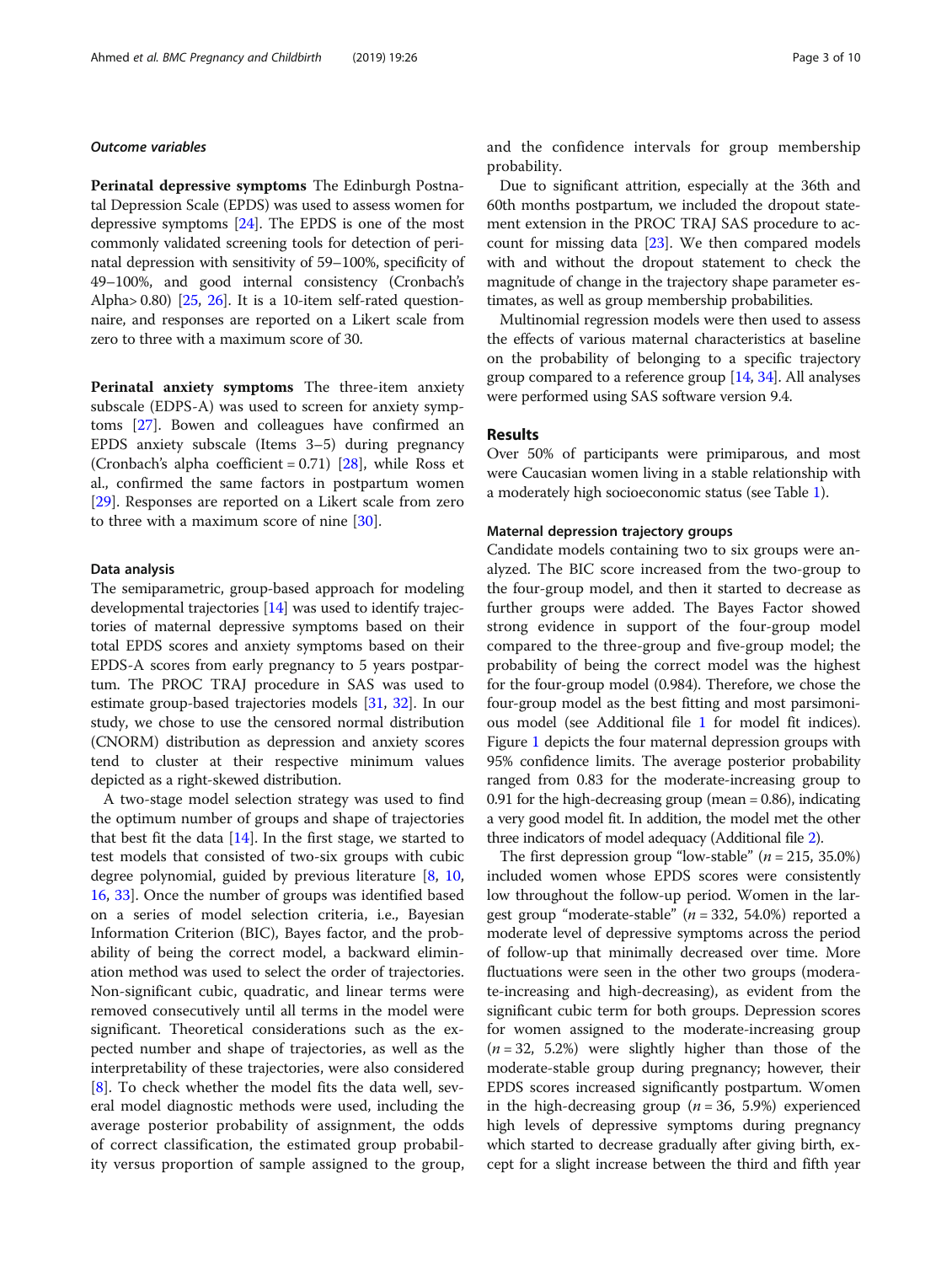<span id="page-3-0"></span>Table 1 Sociodemographic, psychosocial, and behavioral characteristics of FIP cohort study participants (n = 615) at different latent trajectory groups of maternal depression and Table 1 Sociodemographic, psychosocial, and behavioral characteristics of FIP cohort study participants (n = 615) at different latent trajectory groups of maternal depression and

| anxiety symptoms [n (%)] |                      |                           |                                |                                   |                             |         |                               |                               |                                |         |
|--------------------------|----------------------|---------------------------|--------------------------------|-----------------------------------|-----------------------------|---------|-------------------------------|-------------------------------|--------------------------------|---------|
|                          |                      | Depression trajectories   |                                |                                   |                             |         | Anxiety trajectories          |                               |                                |         |
| Maternal characteristics | $(n = 615)$<br>Total | Low-stable<br>$(n = 215)$ | Moderate-stable<br>$(n = 332)$ | Moderate-increasing<br>$(n = 32)$ | High-decreasing<br>(n = 36) | p-value | Very low-stable<br>$(n = 80)$ | $Low-stable$<br>( $n = 357$ ) | Moderate-stable<br>$(n = 178)$ | p-value |
| Mother's age             |                      |                           |                                |                                   |                             | 0.025   |                               |                               |                                | < 0.001 |
| $<$ 25 years             | 96 (15.6)            | 27 (12.6)                 | 50 (15.1)                      | 8 (25.0)                          | 11 (30.6)                   |         | $7\ (8.8)$                    | 44(12.3)                      | 45 (25.3)                      |         |
| $\geq$ 25 years          | 519 (84.4)           | 188 (87.4)                | 282 (84.9)                     | 24 (75.0)                         | 25 (69.4)                   |         | 73 (91.3)                     | 313 (87.7)                    | 133 (74.7)                     |         |
| Parity                   |                      |                           |                                |                                   |                             | 0.438   |                               |                               |                                | 0.850   |
| $\circ$                  | 327 (53.3)           | 121 (56.3)                | 171(51.6)                      | 19 (59.4)                         | 16 (44.4)                   |         | 42 (52.5)                     | 187 (52.5)                    | 98 (55.1)                      |         |
| $\frac{1}{\sqrt{2}}$     | 287 (46.7)           | 94 (43.7)                 | 160 (48.3)                     | 13 (40.6)                         | 20 (55.6)                   |         | 38 (47.5)                     | 169 (47.5)                    | 80 (44.9)                      |         |
| Education                |                      |                           |                                |                                   |                             | 0.022   |                               |                               |                                | 0.147   |
| $<$ grade 12             | 24 (3.9)             | 5 (2.3)                   | (3.6)<br>$\supseteq$           | 2(6.3)                            | 5 (13.9)                    |         | 1(1.3)                        | 12(3.4)                       | 11(6.2)                        |         |
| $\geq$ grade 12          | 590 (96.1)           | 209 (97.6)                | 320 (96.4)                     | 30 (93.8)                         | 31 (86.1)                   |         | 79 (98.8)                     | 344 (96.6)                    | 167 (93.8)                     |         |
| Ethnicity                |                      |                           |                                |                                   |                             | 0.004   |                               |                               |                                | 0.036   |
| Caucasian                | 522 (85.0)           | 193 (89.8)                | 280 (84.6)                     | 25 (78.1)                         | 24 (66.7)                   |         | 73 (91.3)                     | 308 (86.3)                    | 141 (79.7)                     |         |
| Non-Caucasian            | 92 (15.0)            | 22 (10.2)                 | (15.4)<br>$\overline{5}$       | 7(21.9)                           | 12(33.3)                    |         | $7\ (8.8)$                    | 49 (13.7)                     | 36 (20.3)                      |         |
| Marital status           |                      |                           |                                |                                   |                             | 0.001   |                               |                               |                                | 0.029   |
| Non-partnered            | 57 (9.3)             | 10(4.7)                   | (9.9)<br>33                    | 4 (12.5)                          | 10(27.8)                    |         | 4(5.0)                        | 28 (7.8)                      | 25 (14.0)                      |         |
| Partnered                | 558 (90.7)           | 205 (95.4)                | 299 (90.1)                     | 28 (87.5)                         | 26 (72.2)                   |         | 76 (95.0)                     | 329 (92.2)                    | 153 (86.0)                     |         |
| Employment               |                      |                           |                                |                                   |                             | 0.001   |                               |                               |                                | 0.050   |
| Yes                      | 487 (79.5)           | 185 (86.1)                | 259 (78.3)                     | 22 (68.8)                         | 21 (60.0)                   |         | 68 (85.0)                     | 289 (81.2)                    | 130 (73.5)                     |         |
| $\frac{\circ}{\sim}$     | 126 (20.6)           | 30 (14.0)                 | (21.8)<br>$\overline{z}$       | 10(31.3)                          | 14 (40.0)                   |         | 12 (15.0)                     | 67 (18.8)                     | 47 (26.6)                      |         |
| Income                   |                      |                           |                                |                                   |                             | 10000   |                               |                               |                                | < 0.001 |
| < \$20,000               | 75 (12.5)            | 14(6.5)                   | (12.4)<br>$\sqrt{4}$           | 5(16.1)                           | 16 (45.7)                   |         | 2(2.5)                        | 36 (10.3)                     | 37 (21.6)                      |         |
| 20-\$40,000              | 109 (18.1)           | 33 (15.4)                 | (19.9)<br>$\mathcal{Q}$        | 8 (25.8)                          | 4 (11.4)                    |         | 15 (18.8)                     | 57 (16.2)                     | 37 (21.6)                      |         |
| 40-\$60,000              | 129 (21.4)           | 41 (19.2)                 | (23.6)<br>$\geq$               | 6 (19.4)                          | 6(17.1)                     |         | 15 (18.8)                     | 70 (19.9)                     | 44 (25.7)                      |         |
| > \$60,000               | 289 (48.0)           | 126 (58.9)                | 142 (44.1)                     | 12(38.7)                          | 9(25.7)                     |         | 48 (60.0)                     | 188 (53.6)                    | 53 (31.0)                      |         |
| Past depression          |                      |                           |                                |                                   |                             | 0.001   |                               |                               |                                | < 0.001 |
| Yes                      | 217 (35.3)           | 35 (16.3)                 | 136(41.0)                      | 8 (56.3)                          | 28 (77.8)                   |         | 12(15.0)                      | 99 (27.7)                     | 106 (59.6)                     |         |
| $\frac{\circ}{\sim}$     | 398 (64.7)           | 180 (83.7)                | 196 (59.0)                     | 14(43.8)                          | 8(22.2)                     |         | 68 (85.0)                     | 258 (72.3)                    | 72 (40.5)                      |         |
| Stress level             |                      |                           |                                |                                   |                             | 10000   |                               |                               |                                | 0.001   |
| Low $(0-2)$              | 362 (59.4)           | 170 (80.6)                | 174(52.7)                      | 14(43.8)                          | 4(11.1)                     |         | 66 (84.6)                     | 223 (63.0)                    | 73 (41.2)                      |         |
| High $(>2)$              | 247 (40.6)           | 41 (19.4)                 | 156 (47.3)                     | 18 (56.3)                         | 32(88.9)                    |         | 12(15.4)                      | 131 (37.0)                    | 104 (58.8)                     |         |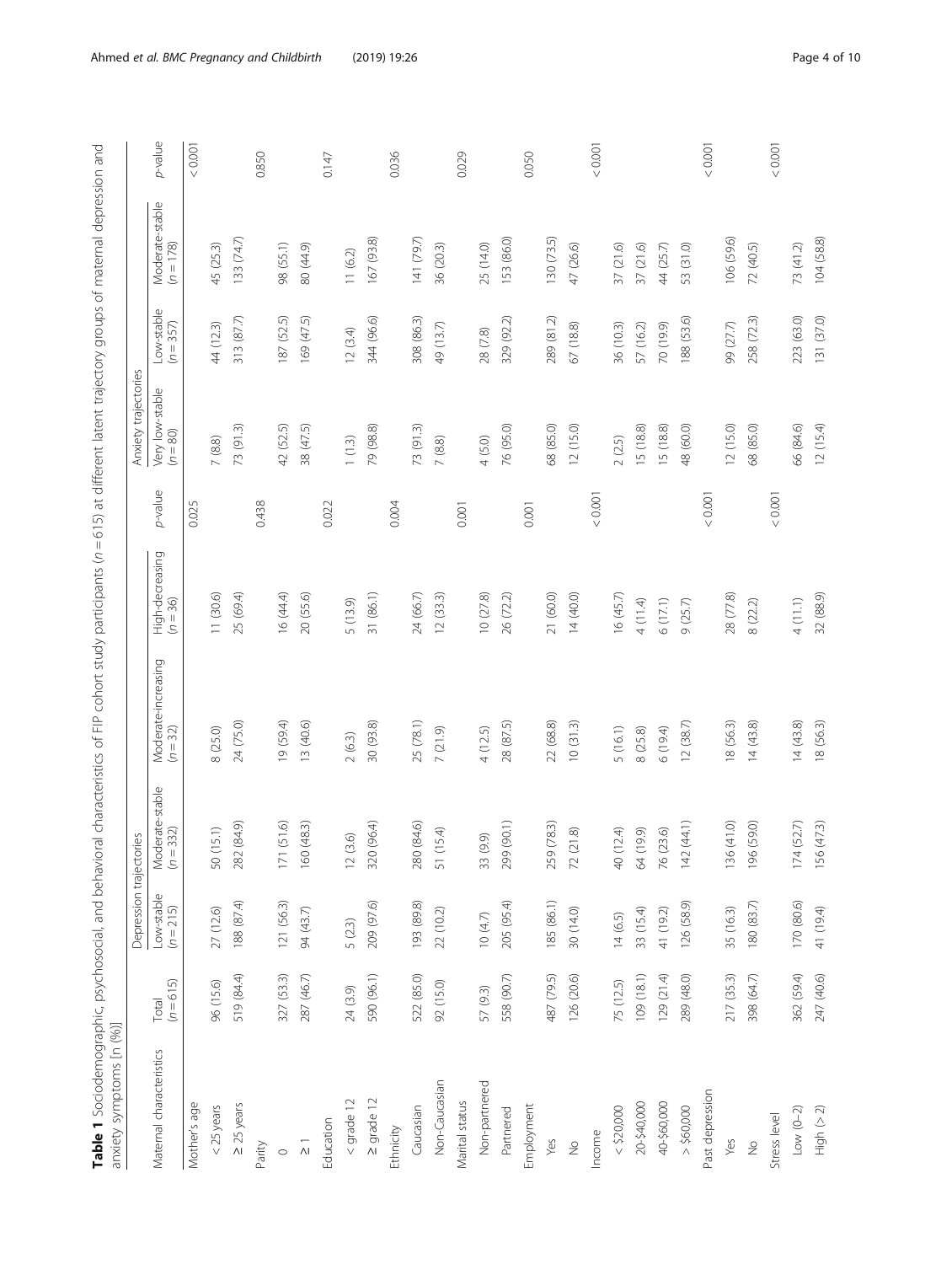Table 1 Sociodemographic, psychosocial, and behavioral characteristics of FIP cohort study participants (n = 615) at different latent trajectory groups of maternal depression and Table 1 Sociodemographic, psychosocial, and behavioral characteristics of FIP cohort study participants (n = 615) at different latent trajectory groups of maternal depression and

| anxiety symptoms [n (%)] (Continued) |                      |                           |                              |                                   |                               |         |                               |                           |                                |         |
|--------------------------------------|----------------------|---------------------------|------------------------------|-----------------------------------|-------------------------------|---------|-------------------------------|---------------------------|--------------------------------|---------|
|                                      |                      | Depression trajectories   |                              |                                   |                               |         | Anxiety trajectories          |                           |                                |         |
| Maternal characteristics             | $(n = 615)$<br>Total | Low-stable<br>$(n = 215)$ | Moderate-stable<br>(n = 332) | Moderate-increasing<br>$(n = 32)$ | High-decreasing<br>$(n = 36)$ | p-value | Very low-stable<br>$(n = 80)$ | Low-stable<br>$(n = 357)$ | Moderate-stable<br>$(n = 178)$ | p-value |
| Support level                        |                      |                           |                              |                                   |                               | 0.043   |                               |                           |                                | 0.105   |
| Low $(0-1)$                          | 104 (16.9)           | 25 (11.6)                 | (19.0)<br>63                 | 6(18.8)                           | 10(27.8)                      |         | 8 (10.0)                      | 59 (16.6)                 | 37 (20.8)                      |         |
| High $(>1)$                          | 510 (83.1)           | 190 (88.4)                | 268 (81.0)                   | 26 (81.3)                         | 26 (72.2)                     |         | 72 (90.0)                     | 297 (83.4)                | 141 (79.2)                     |         |
| Relationship satisfaction            |                      |                           |                              |                                   |                               | 0.001   |                               |                           |                                | 0.009   |
| Not satisfied                        | 75 (12.3)            | 14(6.5)                   | 38 (11.6)                    | 6(18.8)                           | 17 (48.6)                     |         | 7(8.8)                        | 35 (9.9)                  | 33 (18.8)                      |         |
| Satisfied                            | 536 (87.7)           | 201 (93.5)                | 291 (88.5)                   | 26 (81.3)                         | (51.4)                        |         | 73 (91.3)                     | 320 (90.1)                | 143(81.3)                      |         |
| Planned pregnancy                    |                      |                           |                              |                                   |                               | 0.001   |                               |                           |                                | 0.030   |
| Yes                                  | 366 (59.5)           | 147 (68.4)                | 190 (57.2)                   | 16 (50.0)                         | 3(36.1)                       |         | 55 (68.8)                     | 218 (61.1)                | 93 (52.3)                      |         |
| $\frac{1}{2}$                        | 249 (40.5)           | 68 (31.6)                 | 142(42.8)                    | 16 (50.0)                         | 23 (63.9)                     |         | 25 (31.3)                     | 139 (38.9)                | 85 (47.8)                      |         |
| Smoking                              |                      |                           |                              |                                   |                               | 0.001   |                               |                           |                                | 0.011   |
| No or quit                           | 548 (89.3)           | 203 (94.4)                | 293 (88.5)                   | 27 (84.4)                         | 25 (69.4)                     |         | 76 (95.0)                     | 324 (90.8)                | 148 (83.6)                     |         |
| Yes                                  | 66 (10.8)            | 12(5.6)                   | 38 (11.5)                    | 5 (15.6)                          | 11(30.6)                      |         | 4(5.0)                        | 33 (9.2)                  | 29 (16.4)                      |         |
| Alcohol                              |                      |                           |                              |                                   |                               | 0.321   |                               |                           |                                | 0.402   |
| No or quit                           | 573 (93.2)           | 202 (94.0)                | (93.1)<br>$\approx$          | 31 (96.9)                         | 31(86.1)                      |         | 77 (96.3)                     | 329 (92.2)                | 167 (93.8)                     |         |
| Yes                                  | 42 (6.8)             | 13(6.1)                   | 23 (6.9)                     | (3.1)                             | 5 (13.9)                      |         | 3(3.8)                        | 28(7.8)                   | 11(6.2)                        |         |
| Drugs                                |                      |                           |                              |                                   |                               | 0.310   |                               |                           |                                | 0.250   |
| No or quit                           | 596 (97.1)           | 208 (97.2)                | 324 (97.6)                   | 31 (96.9)                         | 33 (91.7)                     |         | 80 (100.0)                    | 343 (96.4)                | 173 (97.2)                     |         |
| Yes                                  | 18(2.9)              | 6(2.8)                    | (2.4)<br>$\infty$            | (3.1)                             | 3(8.3)                        |         | 0.00 (0.0)                    | 13(3.7)                   | 5 (2.8)                        |         |
| Exercise                             |                      |                           |                              |                                   |                               | 0.103   |                               |                           |                                | 0.248   |
| Never or occasional                  | 284 (46.2)           | 90 (41.9)                 | 155 (46.7)                   | 16 (50.0)                         | 23 (63.9)                     |         | 33(41.3)                      | 160 (44.8)                | 91 (51.1)                      |         |
| Regular                              | 331 (53.8)           | 125 (58.1)                | 177(53.3)                    | 16 (50.0)                         | 13 (36.1)                     |         | 47 (58.8)                     | 197 (55.2)                | 87 (48.9)                      |         |
|                                      |                      |                           |                              |                                   |                               |         |                               |                           |                                |         |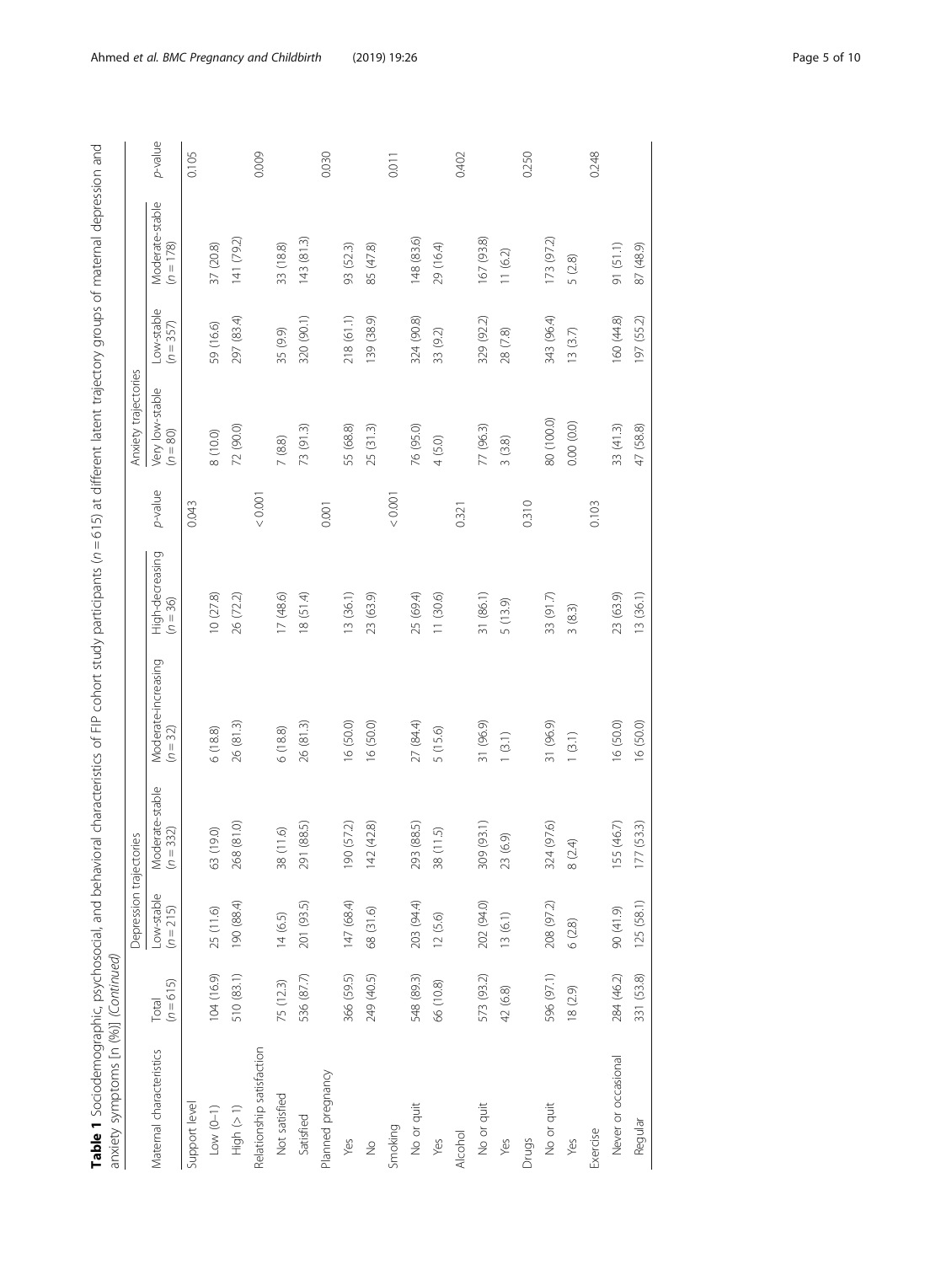of follow-up (EPDS scores are summarized by time and depressive trajectory group in Additional file [3](#page-8-0)).

Comparison of the basic model and the extended model that accounts for participants' attrition revealed that parameter estimates and group membership probabilities for the low-stable and moderate-stable groups were almost identical between both models. However, the estimates for the linear, quadratic, and cubic terms, as well as group membership probabilities of the other two groups were different (see Additional file [4](#page-8-0)).

## Maternal anxiety trajectory groups

To determine the best number of anxiety groups, we compared BIC values of the two-group to six-group models. The BIC score increased from the two-group

model to the three-group model, but they started to decrease as further groups were added (see Additional file [5](#page-8-0)). Hence, we concluded the three-group model as the best fitting and most parsimonious model. Figure 2 illustrates the three maternal anxiety groups with their 95% confidence limits. The average posterior probability ranged from 0.87 to 0.88 for the very low-stable group (mean  $= 0.87$ ), indicating a very good model fit. Other model fit diagnostics also indicated a good model fit (Additional file [6](#page-8-0)).

The first and the smallest group "very low-stable" ( $n =$ 80, 13.0%) was composed of women whose anxiety symptoms were the lowest of the sample and were relatively stable over the whole period of follow-up. More than half the sample  $(n = 357, 58.1%)$  belonged to the



<span id="page-5-0"></span>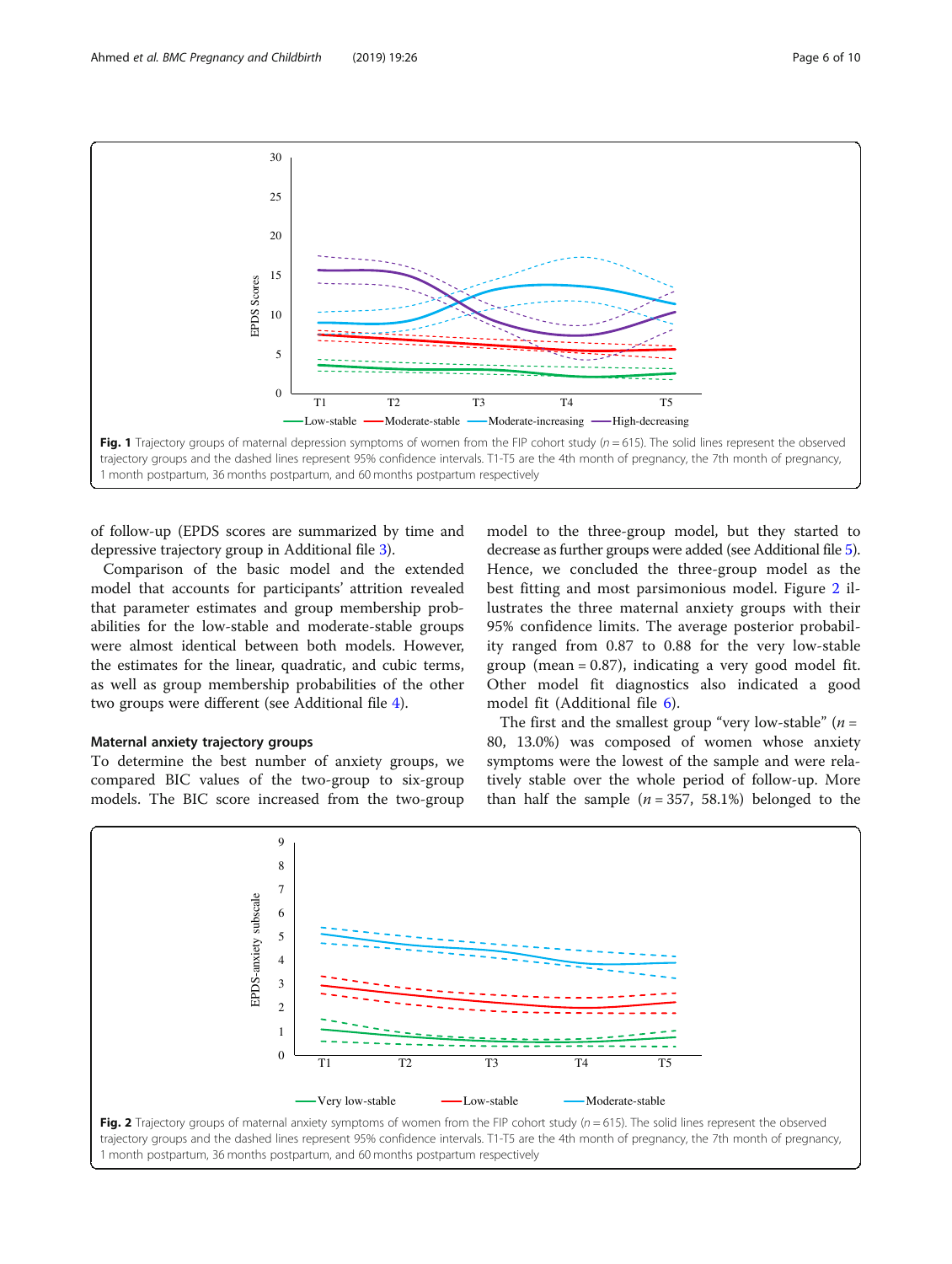|                          | Moderate-stable |               | Moderate-increasing |                | High-decreasing |                |
|--------------------------|-----------------|---------------|---------------------|----------------|-----------------|----------------|
| Determinants             | aOR             | 95% CI        | aOR                 | 95% CI         | aOR             | 95% CI         |
| Ethnicity: non-Caucasian | $.91*$          | $1.03 - 3.54$ | 2.37                | $0.77 - 7.35$  | $3.87*$         | 1.30-11.53     |
| Past depression: yes     | $3.09***$       | 1.97-4.85     | $4.67***$           | $2.01 - 10.82$ | $8.57***$       | 3.29-22.30     |
| Stress level: high       | $3.16***$       | $2.05 - 4.85$ | $4.28***$           | 1.85-9.87      | $18.96***$      | 5.99-59.96     |
| Smoking: yes             | 1.72            | $0.82 - 3.59$ | .63                 | $0.45 - 5.92$  | $3.58*$         | $1.17 - 10.97$ |

Table 2 Sociodemographic, psychosocial, and behavioral predictors of the latent trajectory group membership for the maternal depressive symptom based on the multivariate multinomial regression model

Reference group is the low-stable trajectory group; variables included in the model: ethnicity, past depression, income, stress level, and smoking aOR adjusted odds ratio, CI confidence interval

\*p-value < 0.05. \*\*\*p-value < 0.001;  $n = 607$  after removing the missing data in the covariates

second group "low-stable", and their anxiety scores were fairly constant at levels that were higher than those of the very low-stable group. The third group "moderate-stable" included women with moderate to high anxiety scores throughout the period of follow-up, but with a slight decrease over time; one-third of the sample  $(n =$ 178, 29.0%) fell into this group. EPDS-A scores are summarized by time and anxiety trajectory group in Additional file [7.](#page-8-0) Comparison of the model with and without dropout extension revealed that trajectory shape parameter estimates, as well as group membership probabilities for both models, were almost identical (refer to Additional file [4](#page-8-0)).

### Multinomial regression

For depression trajectory groups, risk factors of membership in the moderate-stable compared with the low-stable group included a history of depression, high stress level, and non-Caucasian ethnicity. Compared to the low-stable group, membership in the moderate-increasing group was associated with a history of depression and high stress level. For the high-decreasing group, significant associations compared to the low-stable group included a history of depression, high stress level, being a tobacco user, and non-Caucasian ethnicity (see Table 2).

Results of multinomial regression for anxiety groups showed that compared to the very low-stable group, the only variable associated with the low-stable group was the high stress level. Higher stress level, history of depression, and low income were associated with the moderate-stable group, relative to the very low-stable group (refer to Table 3).

## **Discussion**

We identified four trajectory groups of maternal depression and three trajectory groups of maternal anxiety. The four depression trajectory groups were: low-stable (35.0%), moderate-stable (54.0%), moderate-increasing (5.2%), and high-decreasing (5.9%). Women who belonged to the low-stable and moderate-stable had EPDS scores that were below the cutoff point of clinical significance throughout the period of follow-up. Our findings are

consistent with other studies, such as van der Waerden et al. [\[10\]](#page-8-0), Denckla et al. [\[11\]](#page-8-0), Campbell et al. [\[35](#page-9-0)] and Luoma et al. [\[33\]](#page-9-0), which identified trajectory groups with no symptoms, low symptoms, and/or moderate symptoms of depression that were relatively stable across the period of follow-up and had the highest proportion of participants.

Like our high-decreasing group, van der Waerden and colleagues identified a prenatal group (5%) with high symptoms during pregnancy that decreased after giving birth and increased again between 36 and 60 months postpartum [[10\]](#page-8-0). The slight increase in EPDS scores seen between the 36th and 60th months postpartum could possibly be related to a subsequent pregnancy, although this information was not readily available from the FIP data. Whereas previous studies concluded a small group of high symptoms that were relatively stable over time (also referred to as "chronic") [\[10](#page-8-0), [11,](#page-8-0) [33](#page-9-0), [35](#page-9-0)], groups with high depressive symptoms in the present study displayed more fluctuation over time. Nonetheless, caution is required when comparing our results to these studies because of the variation in the period of follow-up and the tool used to assess depression.

Table 3 Sociodemographic, psychosocial, and behavioral predictors of the latent trajectory group membership for the maternal anxiety symptom based on the multivariate multinomial regression model

|                      | Low-stable |                | Moderate-stable |                |
|----------------------|------------|----------------|-----------------|----------------|
|                      | AOR        | 95% CI         | aOR             | 95% CI         |
| Income               |            |                |                 |                |
| <\$20,000/assistance | 2.69       | 0.59-12.29     | $600*$          | 1.2528.81      |
| $$20,000 - $40,000$  | 0.75       | $0.378 - 1.51$ | 147             | $0.67 - 3.24$  |
| \$40,000 - \$60,000  | 1.25       | $0.64 - 2.43$  | 2.87**          | $1.34 - 6.16$  |
| Past depression: yes | 1.70       | $0.87 - 3.36$  | $6.01***$       | $2.91 - 12.40$ |
| Stress level: high   | $7.91**$   | 1.49-5.68      | 483***          | 2.34-9.98      |

The reference group is the very low-stable trajectory group; variables included in the model: ethnicity, past depression, income, and stress level aOR adjusted odds ratio, CI confidence interval

\*p-value < 0.05. \*\*p-value < 0.01. \*\*\*p-value < 0.001;  $n = 596$  after removing the missing data in the covariates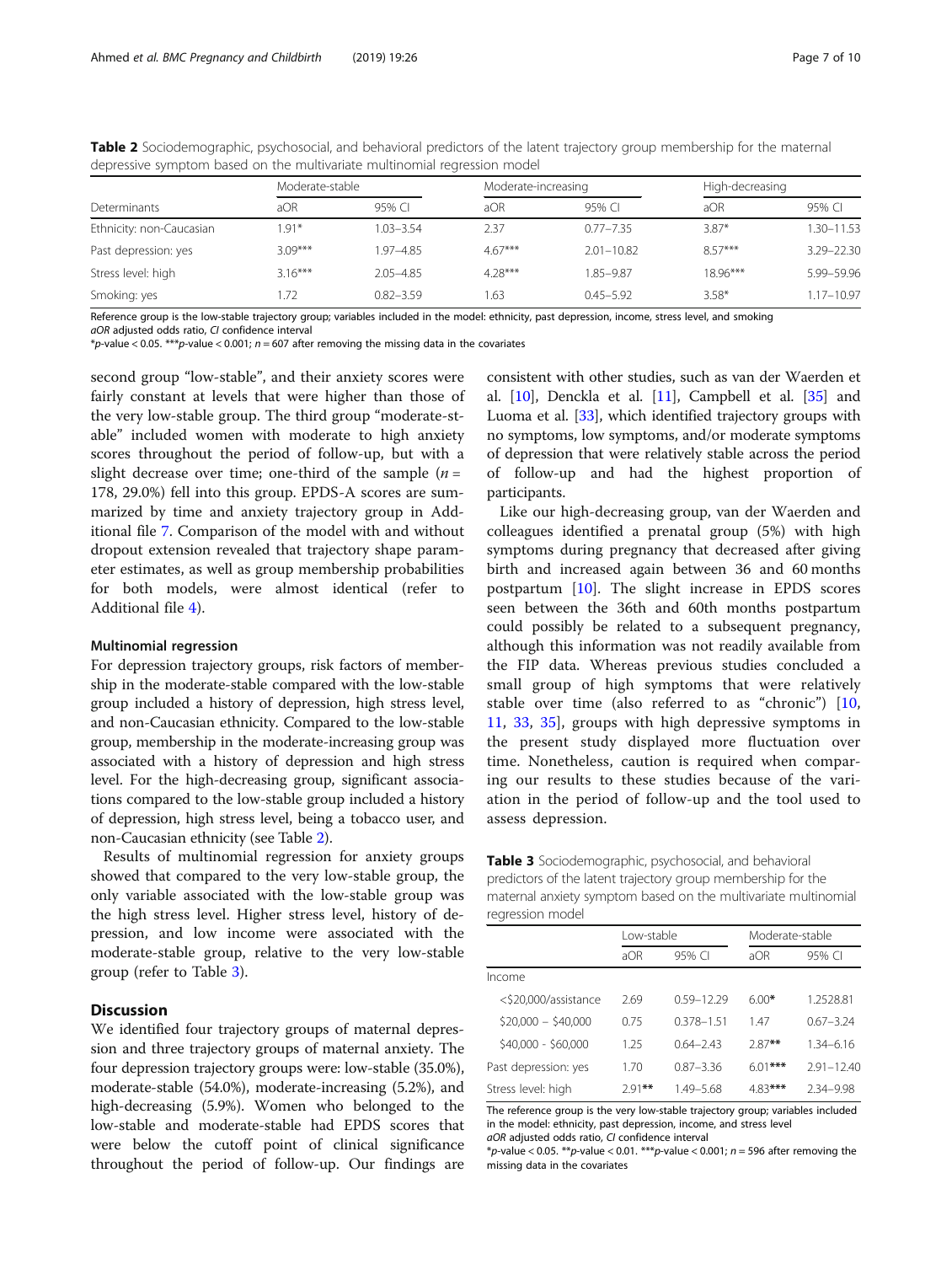<span id="page-7-0"></span>We also identified three anxiety trajectory groups, very low-stable (13.0%), low-stable (58.1%), and moderate-stable (29.0%). Bayrampour et al.  $[16]$  $[16]$ , documented five trajectory groups of maternal anxiety among 1445 women in Canada, who were followed from pregnancy to 1 year postpartum. Around 70% of the women in our sample experienced very low or low anxiety symptoms throughout the period of follow-up, which is comparable to Bayrampour's results [[16](#page-8-0)]. Almost a third of our sample had moderate-high anxiety symptoms that were stable across pregnancy to 5 years postpartum, whereas Bayrampour et al., concluded two groups of high anxiety symptoms that varied over time; antepartum and postpartum groups. They also concluded a very small group (1.5%) with chronic anxiety symptoms [[16](#page-8-0)]. Likewise, the three trajectories (decreasing, increasing, and transient groups) with moderate-high anxiety symptoms in Barthel's study showed fluctuation across the perinatal period [\[19](#page-9-0)].

We identified maternal risk factors associated with maternal depression and/or anxiety trajectory groups; high stress level and history of depression consistently predicted groups with moderate to high depressive or anxiety symptoms, and as the severity of symptom increases the magnitude of the impact of these factors increase, suggesting a dose-response relationship. As Britton [\[2\]](#page-8-0) documented, women who have experienced depression in the past are vulnerable to both depression and anxiety during pregnancy, postpartum, as well as to persistent symptoms that extend well beyond the perinatal period. The present study concludes that stress is a major determinant of women's mental health, especially during childbearing period, which is also consistent with van der Waerden and Bayrampour's results [\[10](#page-8-0), [16\]](#page-8-0). Researchers report that stress can invoke hormonal changes including increased activity of the HPA axis, and reduced levels of norepinephrine [[36](#page-9-0), [37\]](#page-9-0), which can trigger maternal depressive and/or anxiety symptoms. Being non-Caucasian emerged as a significant predictor of trajectory groups with high depressive symptoms, which is consistent with van der Waerden et al.'s [\[10\]](#page-8-0), conclusions. Low income has been documented to increase the risk of both depression and anxiety [\[2,](#page-8-0) [38\]](#page-9-0), as it was for the trajectory group with moderate anxiety symptoms but, this factor was not significantly associated with distinct trajectory groups for depressive symptoms. This could be related to the small sample size of groups with high depressive symptoms, and the small number of low-income participants in our sample. The only behavioural factor that significantly predicted high depressive symptoms groups was tobacco use, which is in keeping with the literature that showed a significant association between prenatal smoking and perinatal depression [\[39](#page-9-0)–[41](#page-9-0)].

Strengths of the present study are the longitudinal nature and the repeated assessments during pregnancy, postpartum and up to 5 years postpartum and the use of validated screening tools for maternal depression and anxiety. Our sample included women who may be at low risk of maternal mental disorders (mostly Caucasian women with relatively high socioeconomic status), and thus the generalizability of our results may be limited to women of similar circumstance. The high attrition rates, particularly of those who could be at high risk of being depressed or anxious (such as non-Caucasian women, women with low socioeconomic status), which may have led to the underestimation of the severity of these disorders, and may have affected the significance and magnitude of association with maternal risk factors. We considered baseline covariates in our analysis, as information about some time varying covariates (stress, income, etc.) was not collected at each assessment wave. The size of some trajectory groups was small, which may have affected the power to detect true associations and their precision in relation to some of the risk factors.

## Conclusion

Our results have shown that while some women with perinatal mental health symptoms may recover quickly, for others, these symptoms may be chronic. This heterogeneity of symptoms may necessitate multiple assessments for depressive and anxiety during pregnancy and the postpartum period, and beyond to recognize women at high risk of ongoing depression or anxiety. Furthermore, recognizing these women may allow for preventative and treatment interventions, which may alter symptom progress over time. Healthcare providers for women in the perinatal period should inquire about past psychiatric illness, as it appears to be a major predictor of perinatal depression and anxiety [\[2](#page-8-0), [38](#page-9-0), [42](#page-9-0)], and about stress levels, particularly during pregnancy and around birth, which can be major transitional periods in a woman's life. Public health interventions that target some of the modifiable risk factors (e.g. smoking) specifically designed for women in the perinatal period may reduce the burden of these illnesses at the population level. Further research is recommended to examine the evolution of depressive and anxiety symptoms over longer periods and among different populations, particularly high-risk populations of women.

## Additional files

[Additional file 1:](https://doi.org/10.1186/s12884-019-2177-y) Model fit indices for maternal depression trajectories with 2–6 groups. Provide details of the model selection criteria used to select the best number and shape of maternal depression trajectory groups. (DOCX 18 kb)

[Additional file 2:](https://doi.org/10.1186/s12884-019-2177-y) Diagnostic statistics for judging model selection for trajectories of maternal depression. Provide the details of the model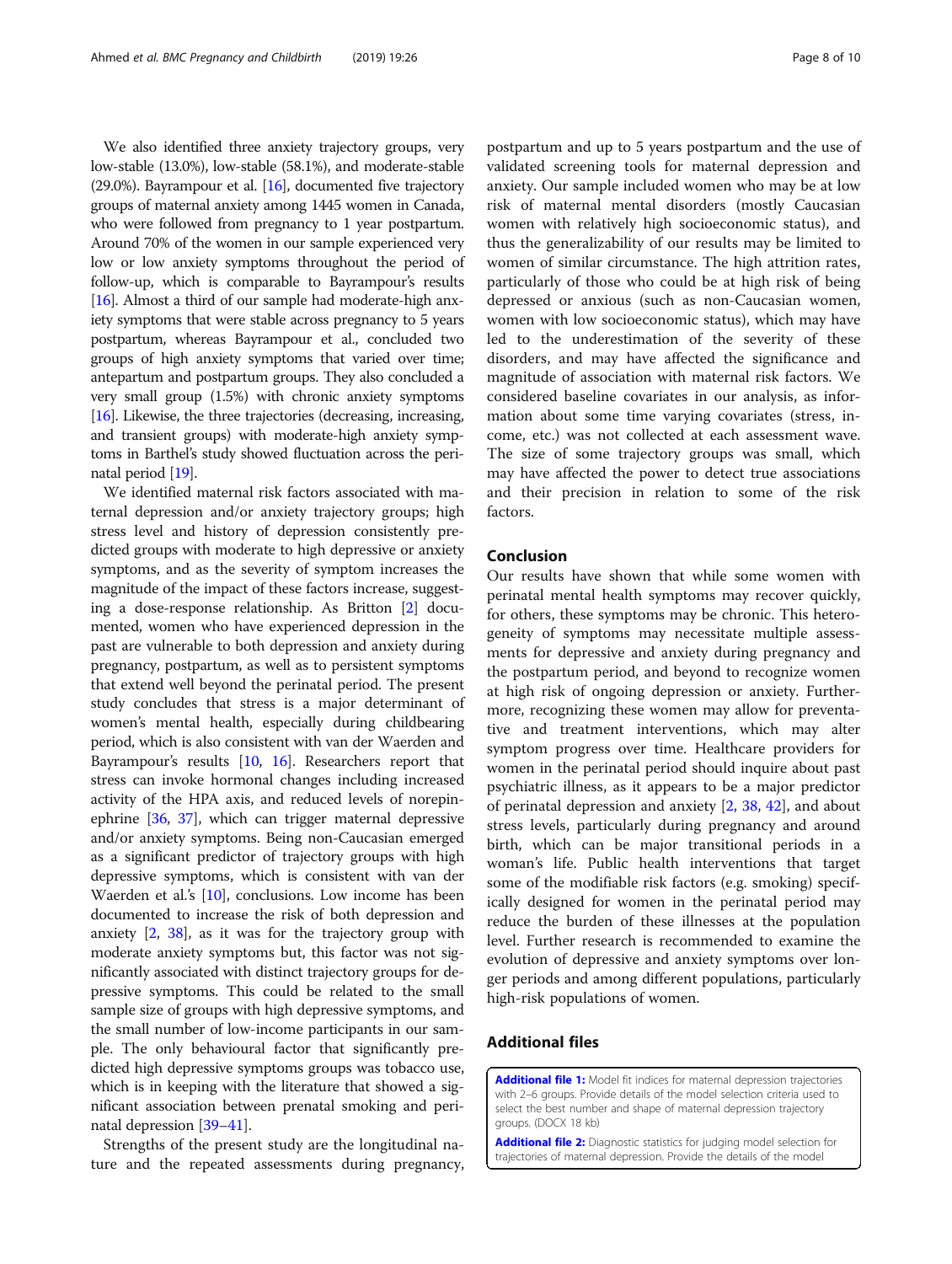<span id="page-8-0"></span>diagnostics used for judging the final maternal depression trajectory model adequacy. (DOCX 18 kb)

[Additional file 3:](https://doi.org/10.1186/s12884-019-2177-y) EPDS scores summarized by time and trajectories of maternal depression. A table summarizing the total EPDS scores over time of participants included in each maternal depressive trajectory group. (DOCX 22 kb)

[Additional file 4:](https://doi.org/10.1186/s12884-019-2177-y) Maternal depression and anxiety trajectories parameter estimates (standard errors)  $[n = 615]$ . Provide details of the maternal depression and anxiety trajectories parameter estimates, as well as the number and percentages of participant included in each trajectory group in models with and without the dropout SAS extension. (DOCX 22 kb)

[Additional file 5:](https://doi.org/10.1186/s12884-019-2177-y) Model fit indices for maternal anxiety trajectories with 2–6 groups. Provide details of the model selection criteria used to select the best number and shape of maternal anxiety trajectory groups. (DOCX 18 kb)

[Additional file 6:](https://doi.org/10.1186/s12884-019-2177-y) Diagnostic statistics for judging model selection for trajectories of perinatal anxiety. Provide details of the model diagnostics used for judging the final maternal anxiety trajectory model adequacy. (DOCX 18 kb)

[Additional file 7:](https://doi.org/10.1186/s12884-019-2177-y) EPDS-A scores summarized by time and trajectories of maternal anxiety. A table summarizing the EPDS-A scores over time of participants included in each maternal anxiety trajectory group. (DOCX 21 kb)

#### Abbreviations

aOR: Adjusted odds ratio; BIC: Bayesian Information Criterion; CI: Confidence interval; CNORM: Censored normal distribution; EPDS: Edinburgh Postnatal Depression Scale; EPDS-A: Edinburgh Postnatal Depression Scale-Anxiety subscale; FIP: The Feeling in Pregnancy and Motherhood study

#### Acknowledgements

We thank the women who participated in the study. We also appreciate the funding support from the Canadian Institutes of Health Research.

#### Funding

The FIP study was supported by the Canadian Institutes of Health Research (Grant 145179 and 220896). The funding body had no role in the design, collection, analysis, or interpretation of data nor in the writing or submission of the manuscript for publication.

#### Availability of data and materials

The datasets generated and/or analyzed during the current study are available in the Research Advancement through Cohort Cataloguing and Harmonization (ReACH) repository at <https://www.maelstrom-research.org/mica/network/reach>. Sociodemographic questions, as well as questions about past psychiatric history, sources of stress, and sources of support have been utilized within our research group through various studies. The Edinburgh Postnatal Depression Scale (EPDS) is one of the most validated screening tools for the detection of perinatal depression and has been translated into many languages. A three-item anxiety subscale of the EPDS (EDPS-A, items 3, 4, 5) has also been confirmed as a screen for perinatal anxiety symptoms.

#### Authors' contributions

AA reviewed the relevant literature, analyzed the data, interpreted the results, and drafted the manuscript. CXF supervised and led developing the conception of the statistical methodology, and the interpretations of the associated results. AB and NM provided the data, and important intellectual contributions and contributed to editing and revising the paper. All authors agreed with the results and conclusions of the manuscript and reviewed and approved the final manuscript.

### Ethics approval and consent to participate

After providing all necessary details, informed written consent was obtained from all participants prior to commencing data collection. Ethical approval was received from the Research Ethics Board at the University of Saskatchewan (BEH 16–159).

#### Consent for publication

Not applicable.

## Competing interests

The authors declare that they have no competing interests.

## Publisher's Note

Springer Nature remains neutral with regard to jurisdictional claims in published maps and institutional affiliations.

#### Author details

<sup>1</sup>Department of Epidemiology, Biostatistics and Occupational Health, Faculty of Medicine, McGill University, Purvis Hall, 1020 Pine Avenue W, Room 27, Montreal, Quebec H3A 1A2, Canada. <sup>2</sup>College of Nursing, University of Saskatchewan, 104 Clinic Place, Health Sciences Building, Room 4246, Saskatoon, Saskatchewan S7N 2Z4, Canada. <sup>3</sup>School of Public Health, University of Saskatchewan, 104 Clinic Place, Health Sciences Building, Room 3338, Saskatoon, Saskatchewan S7N 2Z4, Canada. <sup>4</sup> College of Medicine, University of Saskatchewan, 104 Clinic Place, Health Sciences Building, Room 3246, Saskatoon, Saskatchewan S7N 2Z4, Canada.

## Received: 12 October 2018 Accepted: 4 January 2019 Published online: 14 January 2019

#### References

- 1. Wang L, Wu T, Anderson JL, Florence JE. Prevalence and risk factors of maternal depression during the first three years of child rearing. J Women's Health. 2011;20(5):711–8.
- 2. Britton JR. Maternal anxiety: course and antecedents during the early postpartum period. Depress Anxiety. 2008;25(9):793–800.
- 3. Letourneau NL, Dennis C-L, Benzies K, Duffett-Leger L, Stewart M, Tryphonopoulos PD, et al. Postpartum depression is a family affair: addressing the impact on mothers, fathers, and children. Issues Ment Health Nurs. 2012;33(7):445–57.
- 4. Buist A, Gotman N, Yonkers KA. Generalized anxiety disorder: course and risk factors in pregnancy. J Affect Disord. 2011;131(1):277–83.
- Turney K. Pathways of disadvantage: explaining the relationship between maternal depression and children's problem behaviors. Soc Sci Res. 2012; 41(6):1546–64.
- 6. Fihrer I, McMahon CA, Taylor AJ. The impact of postnatal and concurrent maternal depression on child behaviour during the early school years. J Affect Disord. 2009;119(1):116–23.
- 7. Goveas J, Espeland M, Hogan P, Tindle H, Shih R, Kotchen J, et al. Depressive symptoms and longitudinal changes in cognition: Women's health initiative study of cognitive aging. J Geriatr Psychiatry Neurol. 2014;27(2):94–102.
- 8. Campbell SB, Matestic P, von Stauffenberg C, Mohan R, Kirchner T. Trajectories of maternal depressive symptoms, maternal sensitivity, and children's functioning at school entry. Dev Psychol. 2007;43(5):1202–15.
- 9. Nandi A, Beard JR, Galea S. Epidemiologic heterogeneity of common mood and anxiety disorders over the lifecourse in the general population: a systematic review. BMC Psychiatry. 2009;9(1):31.
- 10. van der Waerden J, Galera C, Saurel-Cubizolles MJ, Sutter-Dallay AL, Melchior M, Group EM-CCS. Predictors of persistent maternal depression trajectories in early childhood: results from the EDEN mother-child cohort study in France. Psychol Med. 2015;45(9):1999–2012.
- 11. Denckla C, Mancini A, Consedine N, Milanovic S, Basu A, Seedat S, et al. Distinguishing postpartum and antepartum depressive trajectories in a large population-based cohort: the impact of exposure to adversity and offspring gender. Psychol Med. 2018;48(7):1139–47.
- 12. Putnam K, Robertson-Blackmore E, Sharkey K, Payne J, Bergink V, Munk-Olsen T, et al. Heterogeneity of postpartum depression: a latent class analysis. Lancet Psychiatry. 2015;2(1):59–67.
- 13. Baron E, Bass J, Murray SM, Schneider M, Lund C. A systematic review of growth curve mixture modelling literature investigating trajectories of perinatal depressive symptoms and associated risk factors. J Affect Disord. 2017;223:194–208.
- 14. Nagin DS. Group-based modeling of development. Cambridge: Harvard University Press; 2005.
- 15. Gross HE, Shaw DS, Burwell RA, Nagin DS. Transactional processes in child disruptive behavior and maternal depression: a longitudinal study from early childhood to adolescence. Dev Psychopathol. 2009;21(01):139–56.
- 16. Bayrampour H, Tomfohr L, Tough S. Trajectories of perinatal depressive and anxiety symptoms in a community cohort. J Clin Psychiatry. 2016;77(11):e1467.
- 17. Kuo S-Y, Chen S-R, Tzeng Y-L. Depression and anxiety trajectories among women who undergo an elective cesarean section. PLoS ONE [Electronic Resource]. 2014;9(1):e86653.
- 18. Sutter-Dallay AL, Cosnefroy O, Glatigny-Dallay E, Verdoux H, Rascle N. Evolution of perinatal depressive symptoms from pregnancy to two